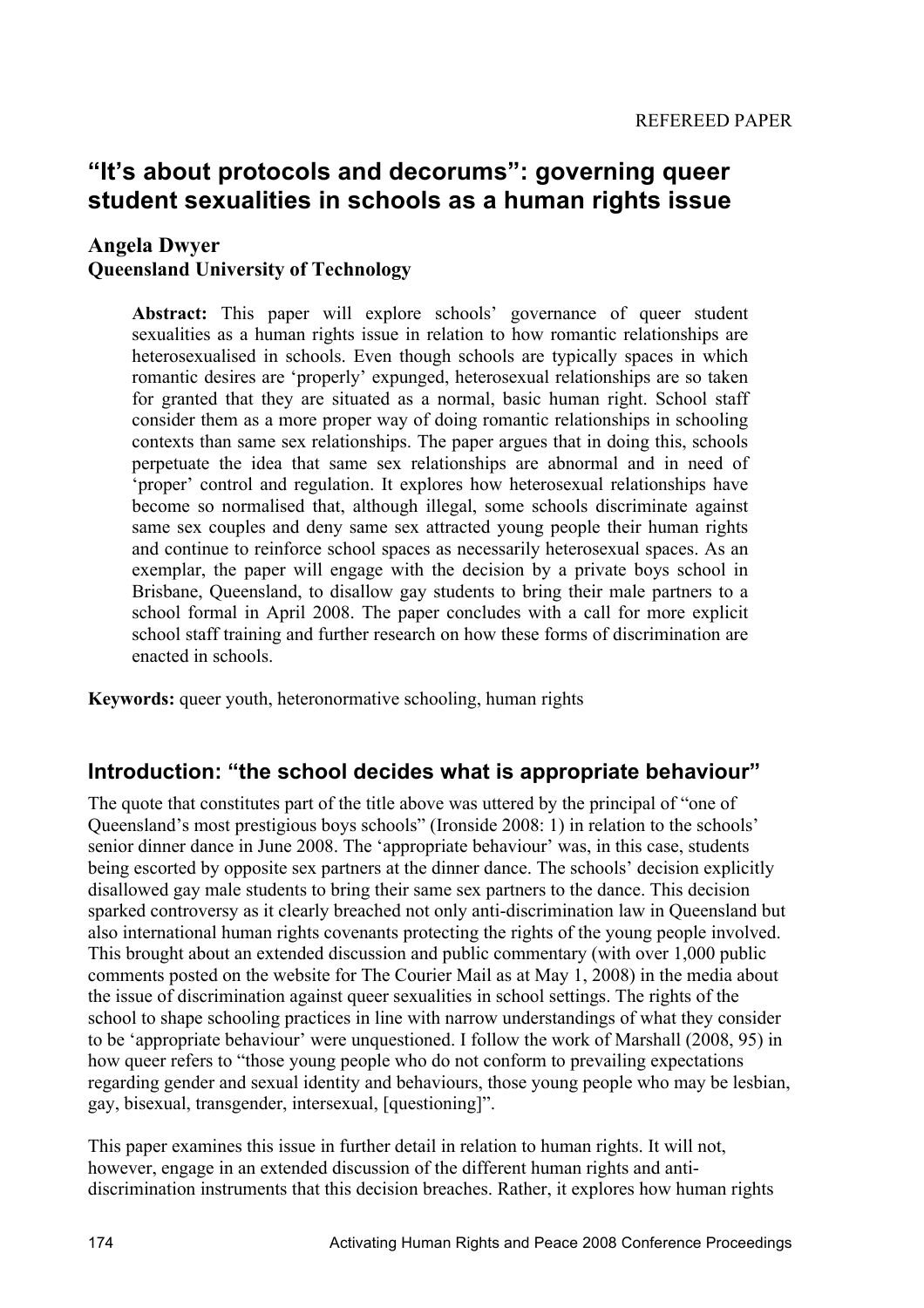and discrimination have come to be read in terms of heteronormativity (Butler 1990). It argues specifically that heterosexuality has become so taken for granted in schooling spaces that it is now implicitly assumed as a normal, basic human right. Even though schools are explicitly regulated as sexless spaces, heterosexual ways of doing sexual desire are more acceptable than queer sexual desire. Indeed, heterosexual desire is held up as more normal than homosexual desire, and in doing this, queer sexualities and desires are further marginalised as abnormal and in need of proper regulation and control by schooling stakeholders. More importantly, however, this paper will suggest that heterosexuality is so normalised in schooling spaces that schools can openly discriminate against same sex couples without fear of reprisal. To demonstrate this argument more fully, the paper will initially discuss the sexualities and schooling literature which explore the extent to which schooling spaces have become heterosexualised. The paper will then draw on human rights literature to demonstrate how, in schooling spaces, the right to protection in terms of sexuality is assumed to be heterosexuality. Following this, the paper will engage in more detail with the case introduced above as evidence that schools read human rights in heteronormative ways that exclude queer sexualities. Finally, the paper will suggest that further research needs to interrogate these forms of discrimination being enacted in schools, particularly given the damaging consequences that these forms of discrimination and exclusion can produce in the lives of queer young people.

## **Schools as asexual: properly expunging desire in schooling spaces**

There is little doubt that schools are *expected* to be asexual spaces; that is, they are to be properly devoid of anything remotely related to sexual desire. They must be sexless spaces. Both teachers and students behaviours in and out of the classroom, and even before and after school hours, are tightly regulated in line with the idea that schools are spaces for pedagogy, not pleasure. This is in spite of literature suggesting that sexual desire constitutes a fundamental part of youthful identity that ought to be supported rather than stymied (Rasmussen 2004b). Mellor and Epstein (2006: 378) demonstrate how schools are shaped as desire-free spaces in a case of a British school headmaster that banned 'canoodling' (kissing, holding hands, hugging), as 'canoodling' was considered by this headmaster "to be disturbing and inappropriate in the educational context". Michelle Fine (1988) has earlier argued that sexual desire is completely expunged from sex education in schools, a move that she notes is counterproductive. Fine suggests that students are taught only about the biology of sex and not about the processes and logistics of sexual desire and doing romantic relationships that are imperative in establishing a relationship in which to put the biological knowledge in practice. Marshall's (1996: 113) analysis of the representation of sexuality in Australia's national curriculum demonstrates that "teacher and student texts were mainly about having sex (or not) and having babies". This is even despite the academic critique of the insistence on schools as asexual spaces, with researchers like McWilliam (1995) arguing that a yearning for learning can be better enabled through a desire to learn in the classroom.

However, to this point, the literature on good, proper teaching and learning insists that sexual desire and romantic attachment be appropriately expelled from classroom environments. The key concern for these theorists is that by focusing on sex and sexual desire in education, we are moving to a focus on the body, and the body interferes with the productive activities of the mind in the classroom (Watkins 2005). Working through a mind/body split, classrooms are shaped and governed as disembodied spaces in which neither teachers nor students should be focusing on issues regarding the messiness and voluptuousness of sexual desire and embodiment (McWilliam 1996). This is nowhere more obvious than in the demonisation and criminalisation of female teachers that establish romantic relationships with their students,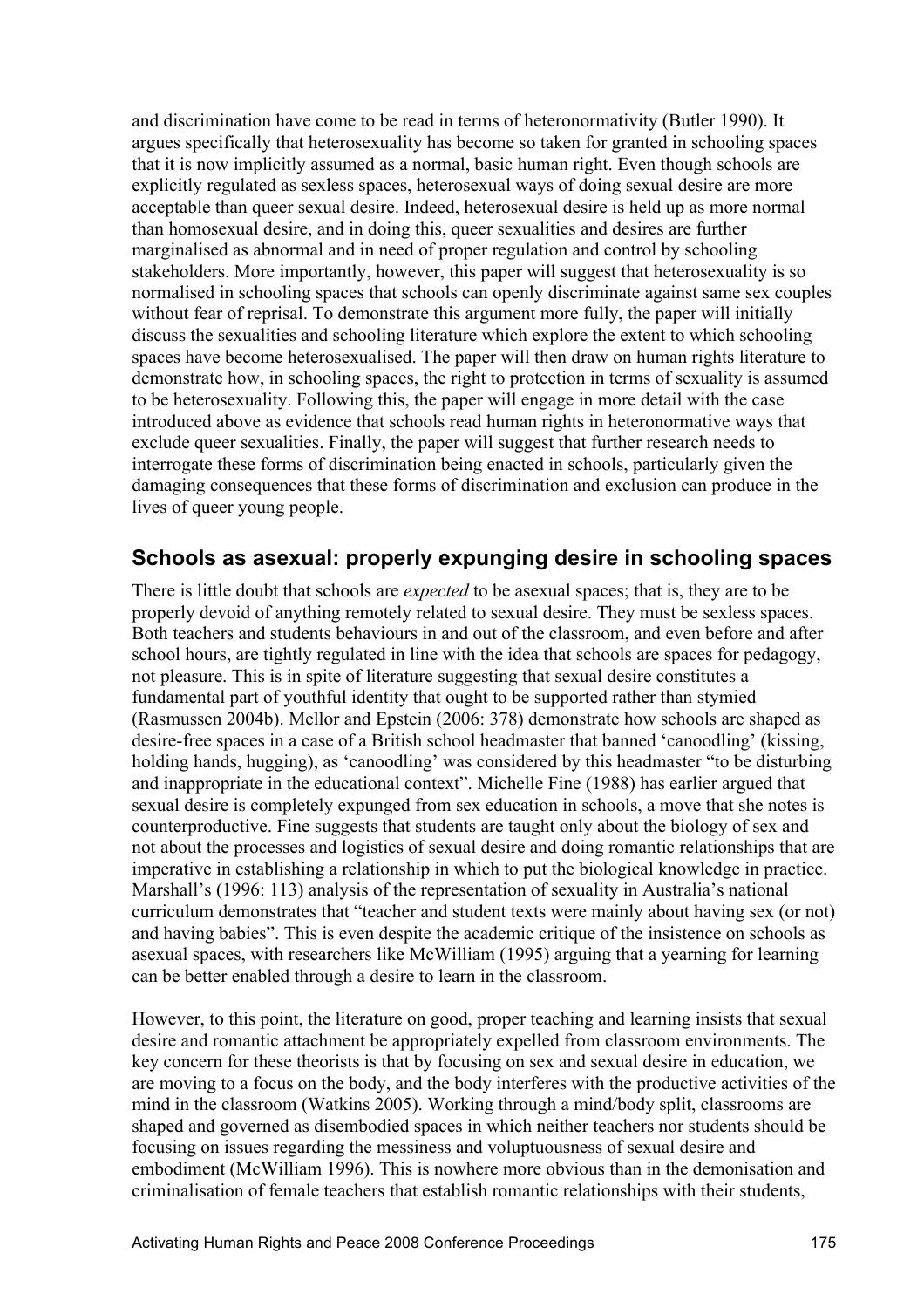even if these relationships are consensual for both parties involved. These teachers that dare to bring sexual desire into the 'good' space of classroom relationships are depicted as predatory sex monsters and are usually subject to heavy penalties in the criminal courts, including prison.

More importantly, however, the mind/body split informs classroom relationships to the point that certain groups of people may be more aligned with the body while others are aligned with the mind. This is noted by O'Flynn and Epstein (2005: 189) who suggest that that the mind/body split so explicitly shapes the formation of identities in schooling contexts that "[m]arginalised identities, such as those of queer or ethnic minority students, represent the body and desire…while dominant identity groups, especially those that are white, male and middle class, represent the mind and reason". According to most best pedagogical practice literature then, it is the mind not the body that constitutes the fundamental tool for educational success (see for example Kincheloe 2005). Even educational theory like that of Gardner's multiple intelligences specifies only one form of intelligence ('body smart') that insists on the importance of learning through the body (Armstrong 2000), and anything even partly related to desire or pleasure is properly eschewed. The propagation and development of active minds and intelligences is of key importance.

For the most part, social schooling spaces are similarly organised and regulated according to these ways of thinking. Despite the recognition that occasions such as discos, graduations, dinner dances, and school formals are social occasions in which social relationships are forged, the expression of sexual desire in the form of holding hands, hugging, and kissing is tightly regulated by schooling stakeholders. Even spaces like the primary school playground (Wallis and VanEvery 2000) are governed in ways that attempt to ensure that all behaviour is properly sexless in character. This is especially evidenced in the recent controversy in the United States where a school student was expelled from her school 'prom' and arrested by police for indecent exposure because the dress she chose to wear was considered far too revealing and inappropriate for a school social engagement (Frock and horror over tiny dress 2008).

Despite schools' attempts to expunge desire from schooling practices, it would be erroneous to suggest that schools were sexless spaces. Mellor and Epstein (2006) argue that even though schools work to construct asexual teaching and learning spaces, desire is certainly not absent from these settings: "Sexualities are never completely stifled or removed from educational contexts" (Mellor and Epstein 2006: 379). Romantic relationships and sexual desire between young people thrive in more implicit ways in school space. Sexuality and sexual desire are performed in many different ways in these spaces, including "all the cultural practices adopted by people…from childhood games like 'kiss-chase', through dating and dumping practices, romantic ideals and stories" (Ibid). Renold (2000: 310) describes how primary school aged girls in England produced their bodies as "heterosexually desirable commodities" which involved "checking and regulating arms, legs, hips and thighs, position their bodies and others' as 'too fat' or 'too thin' and advocating the need to diet". Even so, there appears to be very specific ways that students are enabled to do these types of relationships. That is, they are urged to do this in very explicitly heterosexual ways.

## **The assumption of heterosexuality: the normalisation of heterosexual desire in school spaces**

For some time now, sexuality and education literature has noted that schools are thoroughly heterosexual spaces (Blount and Anahita 2004). The assumption is that, if sexual desire and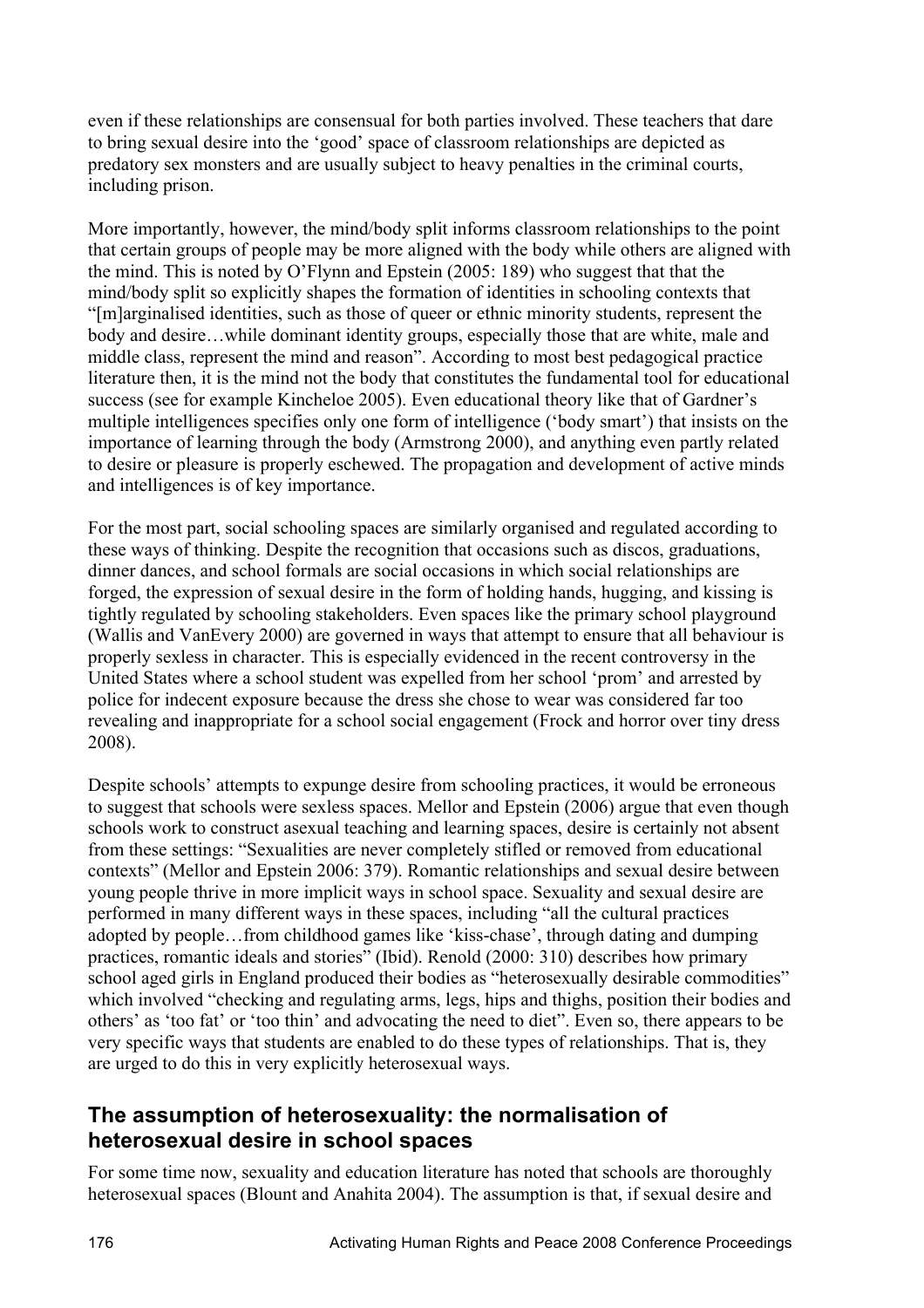romantic relationships are to be enacted in school spaces, heterosexual desires and relationships are more appropriate than same sex desire and relationships. Research indicates that even though we assume that 'innocence' abounds in the primary years of school (Renold 2005), these years also implicitly reinforce heterosexual desire: "heterosexuality in one form or another is the pervasive imagined future for children" (Epstein, O'Flynn and Telford 2003: 30). Schools implicitly reinforce this in many different ways through what Mellor and Epstein (2006: 381) call a "heterosexual economy", where many "educational, cultural, gendered, and other discourses collude (and collide) in assembling a particularly narrow interpretation of (hetero)sexuality as 'natural'".

The assumption of heterosexuality informs most areas of schooling practice and process (Kehily 2002). General schooling curriculum is heterosexualised in its depiction of 'normal' relationships as a relationship between a man and a woman (Atkinson 2002; Evans and Davies 2000). Teacher talk in the classroom and the staffroom reinforces this as these conversations with students and other staff commonly draw on relationships with families outside of school. Kehily (2002: 223-224) found the talk of teachers in her UK study suggested "that *everyone* was heterosexual and sexual banter among teachers served to sustain and regulate this view". This assumption is reinforced and policed when teachers disclose their queer sexuality to students in the classroom. Rasmussen (2005: 51) explains a common outcome to this process: "A lesbian identified student teacher was summarily expelled from the primary school in which she was doing her practicum after she discussed gay and lesbian identity with her students". Sex education, while lacking the logistics of developing relationships, thoroughly involves the discussion of heterosexual procreation, and the biology of a relationship between a man and a woman (Whatley 1988). Same sex desire and relationships are marginalised almost completely in sex education curriculum in international (Bay-Cheng 2003; Buston and Hart 2001) and Australian (Hillier and Mitchell 2008) contexts, with one queer young person noting in Hillier and Mitchell's (2008: 220) work that sex education was "as useful as a chocolate kettle".

All these elements evidence the 'heterosexual economy' at work. While this may appear to be quite innocuous, it is the unchallenged and uncritical character of this 'economy' which further marginalises queer sexualities in schooling spaces. These practices "presuppose heterosexuality" (Mellor and Epstein 2006: 382) in such implicit ways that there is no space for 'other' sexualities. In fact, I would suggest that heterosexuality has become so normalised and taken for granted in schooling contexts that it is entirely assumed and unquestioned in every element of schooling. Heterosexual desire, although improperly situated in schooling spaces, is still more normal than same sex desire.

## **More normal than queer: heterosexual desire as an assumed human right in schools**

I am arguing in this paper that heterosexuality has become so implicitly assumed and normalised in schooling spaces that these forms of desire are situated as a 'natural' human right. That is, it is a "right and freedom to which every human being is entitled…so fundamental that they form part of natural law" (Kennedy 2007). Heterosexuality is always already compulsory in schooling contexts, and is presented as a more appropriate way of desiring than queer desire. Heterosexuality has become so normalised in these spaces as to be rendered entirely invisible (Robinson 2005) and, as such, unquestioned and unchallenged. I am suggesting in this paper that this has happened to the point that schools currently think about human rights and discrimination as heterosexual and exclude queer sexualities from these understandings. Stychin (2006: 47) poignantly notes that questions about sexual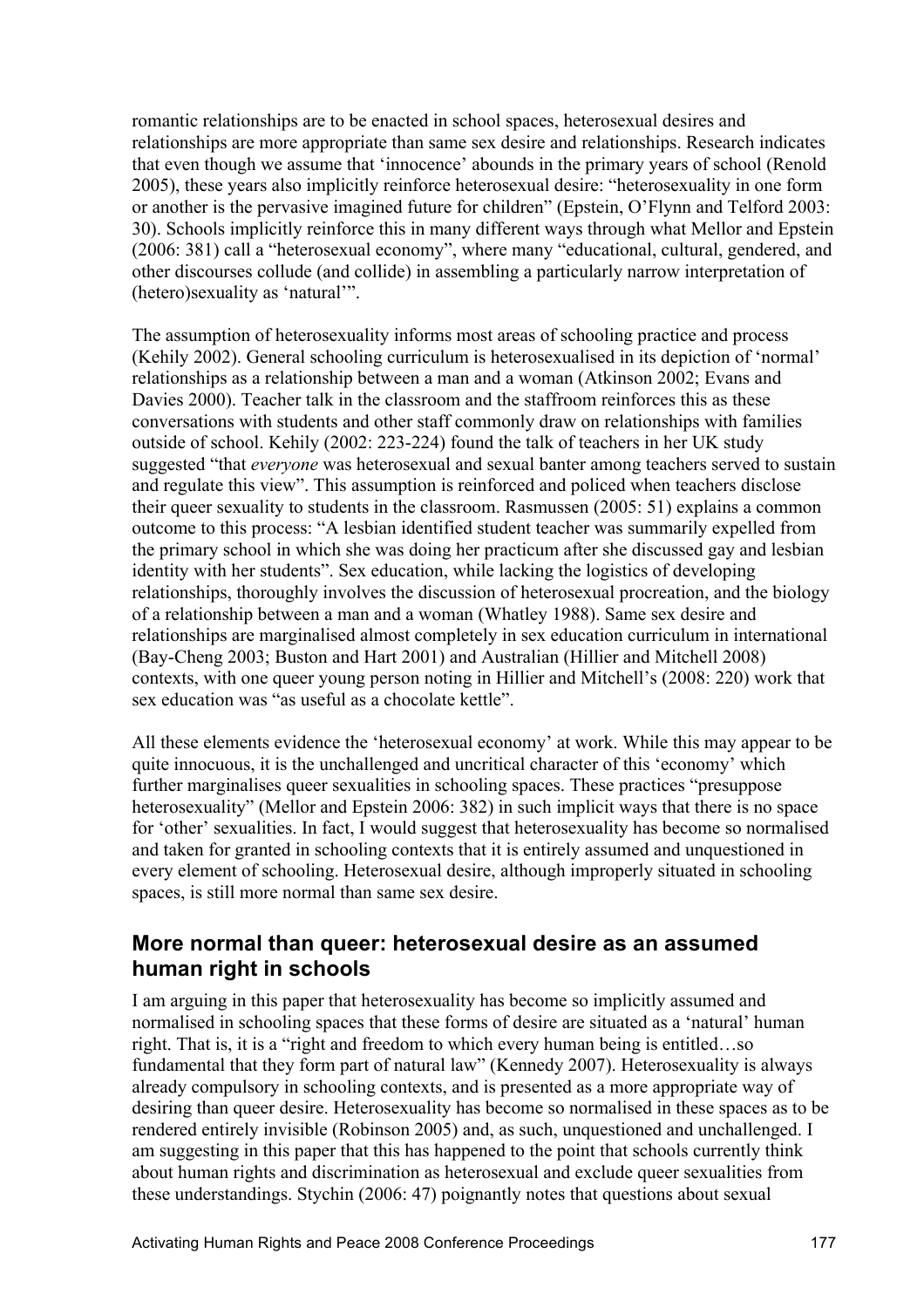orientation and human rights "have largely ceased to be asked, as sexuality has permeated human rights consciousness". I would suggest, however, that this is not the case in schools, as schools continue to think about human rights and discrimination in thoroughly heteronormative ways. In this heteronormative interpretation of these types of legal instruments, the law works to "normalize and discipline the sexual subject" (Stychin 1997: vii). For those queer students whose sexualities fall outside normative heterosexuality, the legal instruments designed to protect and assist them become useless in school spaces. That is, in assuming that heterosexuality is a basic, natural human right, all 'other' sexualities are always already unquestionably excluded from this understanding of human rights and discrimination.

A key concern in this is the far reaching consequences produced for queer young people given the extensive and perpetual victimisation that they experience in schooling contexts. The work of Hillier, Turner and Mitchell (2005) highlights how school is the most dangerous place for queer young people in Australia, with 74% of 1619 young people experiencing some form of victimisation in school spaces. Victimisation reported by queer young people in Australia aged 14-21 years in this study included verbal abuse (44%) and physical abuse (16%). This study goes on to report the different outcomes these young people experience as a result of this victimisation. Those queer young people (Hillier, Turner and Mitchell 2005: 44)

who had suffered abuse were significantly more likely to drink alcohol at least weekly, to smoke tobacco daily, to use marijuana weekly, party drugs monthly and to have ever used heroin. They were also more likely to have ever injected drugs.

In thinking about human rights and discrimination in heteronormative ways, school stakeholders continue to render these experiences and outcomes invisible and unimportant.

For most schools then, human rights are "grounded in the particular and unique contribution of heterosexuals (and their reproduction) to the common good" (Stychin 2006: 59). The human rights of young people are "located in the heteronormative private sphere of the nuclear family" (ibid), with all other ways of doing sexuality being marginalised and ignored in schooling contexts. This appears to be especially the case with schools undergirded by religious doctrine who commonly make the argument that, based on this doctrine, it is somehow acceptable to think about (and I would argue completely overlook) young people's human rights in heteronormative ways. The following will explore an example of how school stakeholders can make a choice that elevates heterosexual desire to the level of a 'natural', 'normal' human right enforced with all students in schools.

## **"An opportunity for our young men to escort a young woman": 'decorously' denying human rights as 'appropriate' in a Queensland school**

On the 12th April 2008, the principal of Anglican Church Grammar School in Brisbane, Queensland, announced that the school would not allow gay students at the school to bring their gay partners to the schools' senior dinner dance in June 2008. In this decision, the principal of the school noted that such an occasion was "an opportunity for our young men to escort a young woman" (Ironside 2008). This stance was also supported by other religious schools, with the Executive Director of Queensland Catholic Education noting that "we would not see it as appropriate for couples in a same-sex relationship to attend an event such as a school formal" (Ironside 2008). The central assumption evidenced in these statements, and implied more generally in the decision made by the school, is that heterosexual desire is a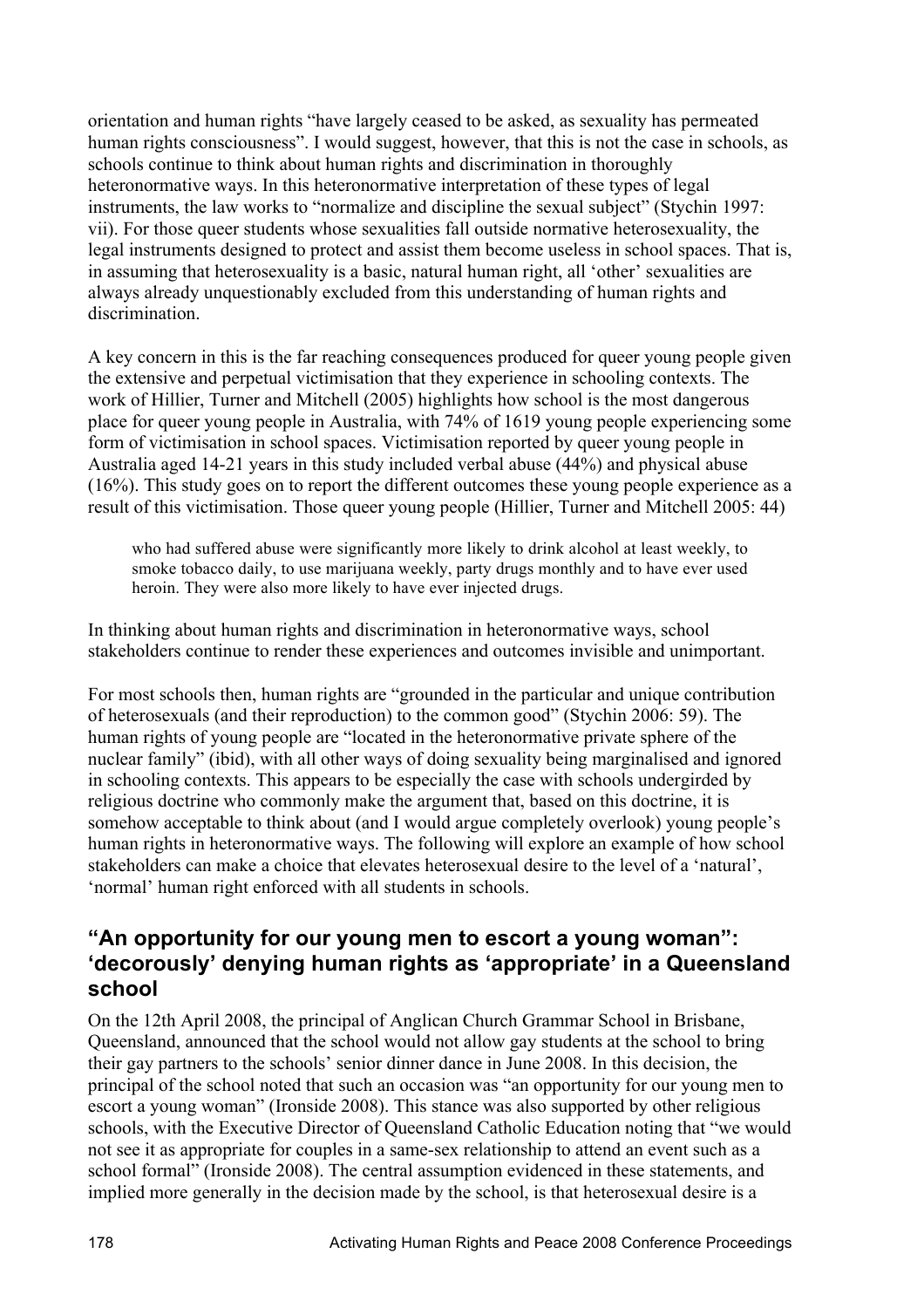more normal way of doing romantic relationships and sexual desire than queer sexualities. Even though school spaces are supposedly places in which sexual desire and romantic relationships are discouraged, it is heterosexual relationships that are considered more 'natural' than queer sexualities and desires. Evidenced clearly here is the saturation of the schooling space within the heterosexual economy that Mellor and Epstein (2006) discuss. Queer sexualities are aligned explicitly with 'inappropriateness'; that is, they do not 'fit' and are not 'suitable' for school social occasions.

Even more concerning was the support that this decision received from Anglican Archbishop Phillip Aspinall who stated that (Wordsworth 2008)

I understand in this particular instance the school has decided that its approach is to emphasise the interaction of young men and young women and providing them with an opportunity to do that in this kind of formal setting. And I have no objection to that either. I think that's a reasonable and legitimate approach.

This statement demonstrates significant discursive power. With the full support of an authority like Archbishop Aspinall, the decision of the school is made legitimate. In turn, discrimination is rendered legitimate against those who are not heterosexual in Anglican schools, marginalising and 'disciplining' (Foucault 1977) queer sexual subjectivities. This is particularly demonstrated in the assumption that excluding queer young people is 'a reasonable and legitimate approach'. The stakeholders involved with this school clearly feel that they are secure and supported in their decision to the point that no one would question their decision regardless of how it breaches anti-discrimination law and human rights covenants and principles. The school insists that heterosexual ways of doing relationships are of paramount importance and that the schools' role is to teach their 'young men' about how best to do this in terms of relating only with a 'young woman'.

Clearly this schools' decision breached a number of legal instruments that protect and support the rights and liberties of queer young people. This was explicitly noted by commentators in the media. Firstly, the decision breached *The Anti-Discrimination Act 1991 (Qld)* that prohibits discrimination against any person on the basis of sexuality. Secondly, it denied young people their right to freedom from discrimination based on sex in breach of the UN Convention on the Rights of the Child and the UN Universal Declaration of Human Rights. Finally, the decision breached the recently ratified Yogyakarta Principles that seek to "address a broad range of human rights standards and their application to issues of sexual orientation and gender identity" (United Nations 2006). Despite the blatant breaches of all these legal instruments, the principal insisted that "We don't intend to change our practice. As well as being a social occasion, it's an education forum and to that end the school decides what is appropriate behaviour and what is not" (Ironside 2008).

In the apparent breach of these legal instruments, the principal assumes that only heterosexual students are imbued with the right to enjoy a social school occasion with their opposite sex partners. Human rights and discrimination are heterosexualised in the schools' assumption that these instruments only apply to heterosexual students. Heterosexuality is aligned with naturalness, and the right to take a partner to a school formal is interpreted through this heteronormative framework. Queer sexualities are aligned with 'unnaturalness' in this decision by the principal, and are assumed to fall outside the gambit of standard human rights. Indeed, heterosexuality has come to be thought of so extensively as a natural human right that denying queer young people their rights and discriminating against this group is endorsed as 'reasonable and legitimate' by key stakeholders in both the Anglican Church and Queensland Catholic Education. These religious and educational figureheads are suggesting that the only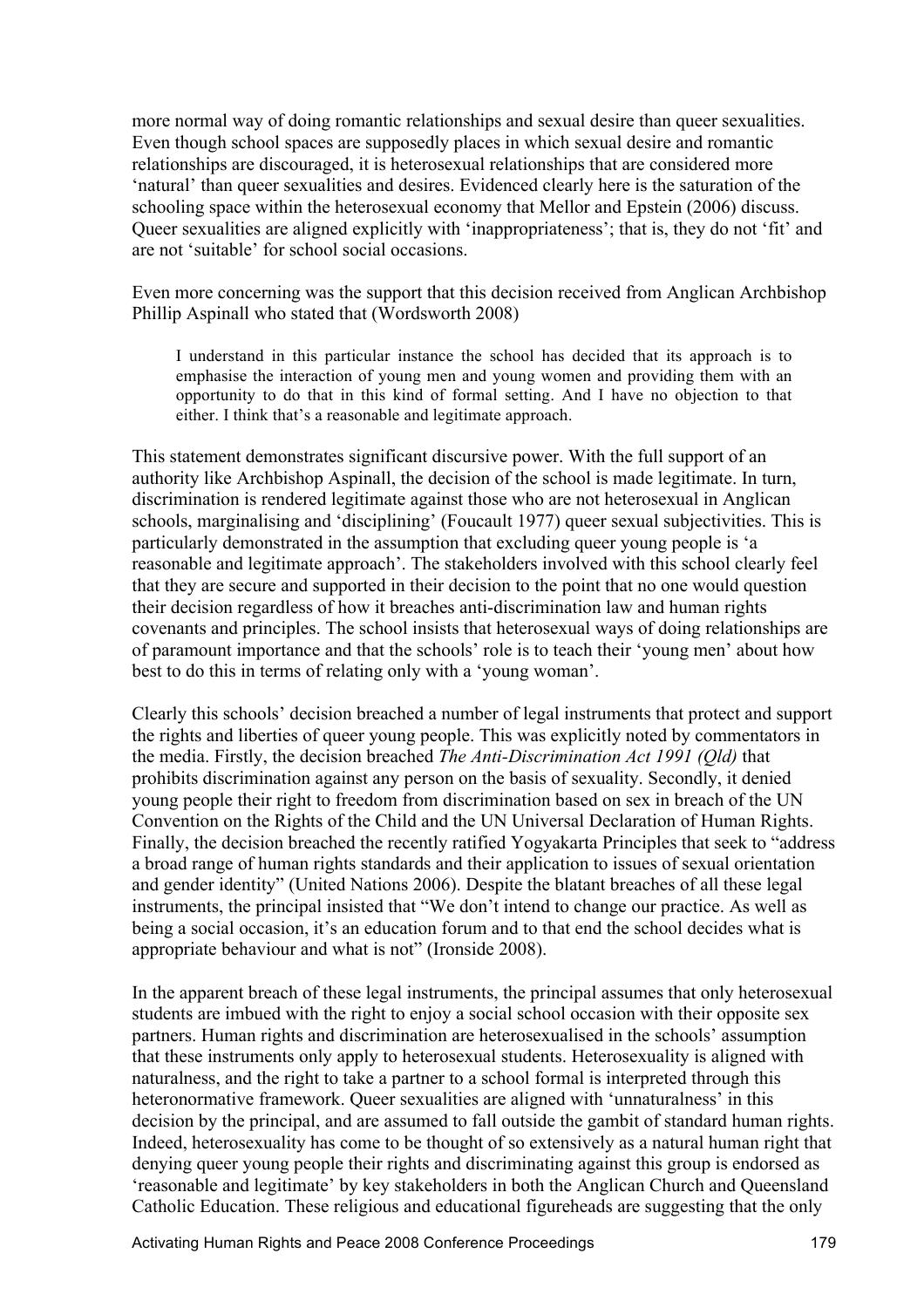legitimate way of expressing sexual desire is as a heterosexual person, and that human rights and discrimination only apply to heterosexual young people.

Heterosexual relationships are considered here to be so normal as to be a better, more appropriate alternative than same sex relationships at school functions. Queer student sexualities are outwardly marginalised as abnormal and 'inappropriate' ways of doing sexual desire in schooling environments, even if this environment is a social one. It is not just about schools denying young people their human rights and discriminating against young people indiscriminately. This instance demonstrates a very well organised, thoroughly thought out approach to excluding queer sexualities from schools and directly discriminating against these young people. Under the guise of 'protocols and decorums', the already marginalised position of queer sexualities is reinforced and crystallised in schooling spaces. In addition to this, all students at the school, including queer students, are taught a lesson about the 'abnormality', 'inappropriateness', and 'illegitimacy' of being queer in contemporary Western culture.

## **Conclusion**

This paper has shown that school spaces are deeply embedded in a heterosexual economy of desire. The implication of this is that schools like the Anglican Church Grammar School in Queensland can make decisions about queer young people that breach human rights instruments and anti-discrimination legislation without any hesitation. Despite the push for schools to be regulated as sexless spaces, heterosexual desire is assumed in this decision to be a more normal and more acceptable way of doing sexuality in schooling spaces than queer sexualities. This paper has demonstrated how the assumption of heterosexuality is so invisible in school spaces that schools are now spaces in which human rights and discrimination are almost inherently heterosexualised and heteronormative. That is, it is not discrimination if it happens to queer young people. The most disturbing part of this decision is that it teaches other young people at this and other schools that it is 'acceptable and legitimate' to discriminate against queer young people. This would undoubtedly perpetuate the already extensive victimisation that these young people are subjected to in schooling spaces. The inequity of this situation is even more heightened by the fact that most school students may lack the capacity to have these types of school decisions reviewed by bodies such as the Human Rights and Equal Opportunities Commission.

The case that briefly informs this paper suggests that we have a long way to go to make the lives of queer young people more equitable and socially just in schooling spaces. A key future point of concern is how this and other schools make the argument that religious doctrine makes their decision legitimate, even though this type of discrimination is completely unacceptable in other social and work related contexts. It ignores the idea that all students need to be inclusive workers when they leave school to go into further education and the workforce. The lack of school staff training on the impact of homophobia, victimisation and social exclusion is also highlighted in this case. As people charged with the authority to shape students as future workers, it is vital that school staff are aware of their role in disallowing discrimination and protecting the human rights of queer young people. Even though we have been working to raise the profile of these issues for some time now, there appears to be a lot more work to do in overcoming these forms of discrimination and victimisation that may be entrenched in schooling processes (Rasmussen 2004a).

This also indicates that we need to examine more closely the types of diversity education that pre-service teachers are doing prior to going into the workplace. Tertiary education for teachers needs to be targeted as a major area of concern for issues like these. In addition,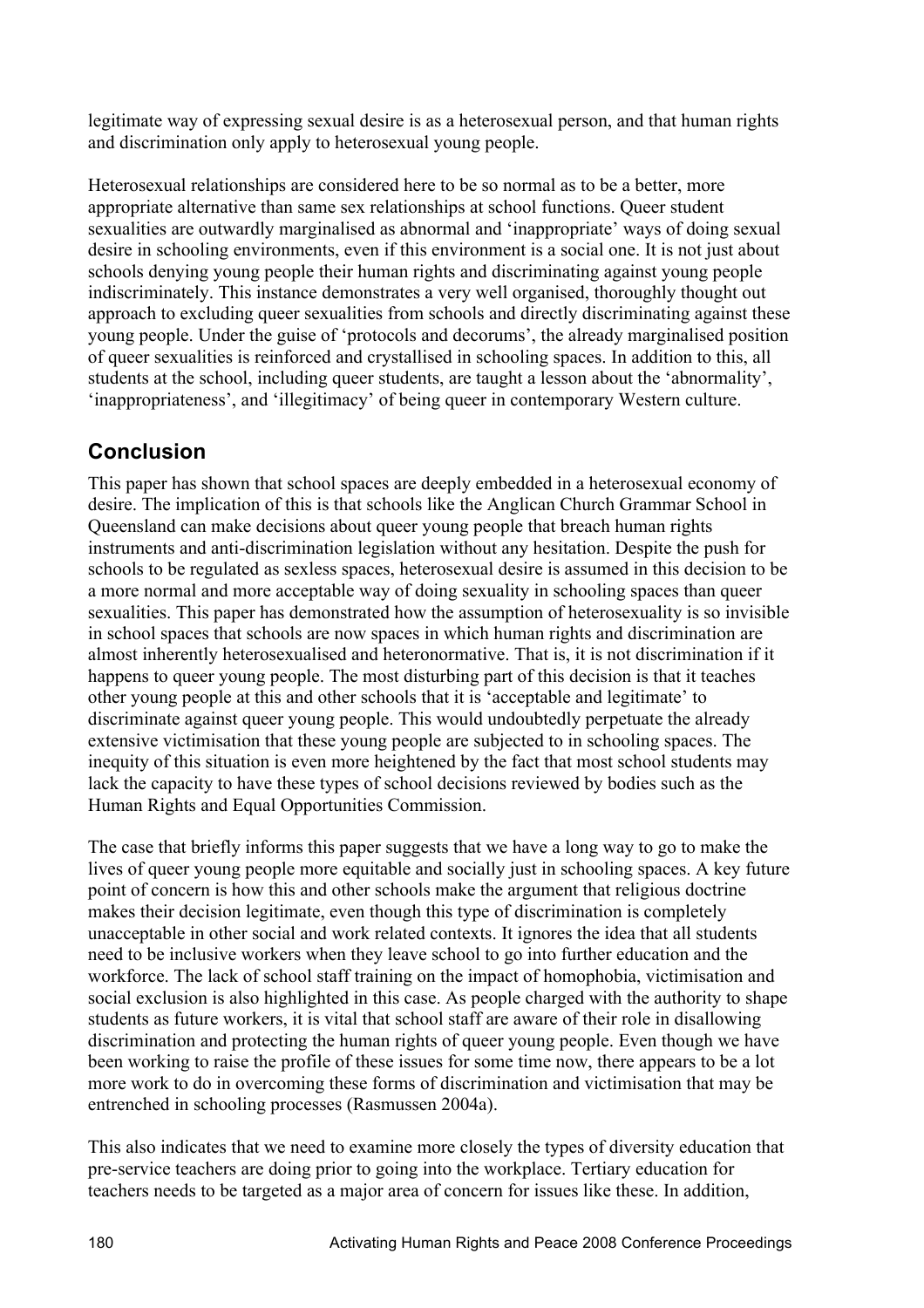further research is required in school spaces that highlight and interrogate the implicit character of homophobia and social exclusion that often make the schooling lives of queer young people untenable. More of a focus is needed on the different forms of discrimination and breaches of human rights that are being enacted in these school spaces and the types of victimisation that are enabled as a result. Furthermore, the practices of teachers and other staff in schools need to be interrogated in terms of the extent to which they are implicitly perpetuating homophobic ideas in the classroom. This paper has shown this to be especially important if all schools are to produce socially just students that will become diverse (not just tolerant of differences) and inclusive workers.

#### **References**

- Allen, L. (2004). Beyond the birds and the bees: constituting a discourse of erotics in sexuality education. *Gender and Education*, 16(2), pp. 151-167.
- Armstrong, T. (2000). *Multiple intelligences in the classroom*. Alexandria: Association for Supervision and Curriculum Development.
- Atkinson, E. (2002). Education for diversity in a multisexual society: negotiating the contradictions of contemporary discourse. *Sex Education*, 2(2), pp. 120-132.
- Bay-Cheng, L. Y. (2003). The trouble of teen sex: the construction of adolescent sexuality through school-based sexuality education. *Sex Education*, 3(1), pp. 61-74.
- Buston, K. and Hart, G. (2001). Heterosexism and homophobia in Scottish school sex education: exploring the nature of the problem. *Journal of Adolescence*, 24(1), pp. 95-109.

Butler, J. (1990). *Gender trouble: Feminism and the subversion of identity*. New York: Routledge.

- Epstein, D., O'Flynn, S. and Telford, D. (2003). *Silenced sexualities in schools and universities*. Oakhill: Trentham Books.
- Evans, L. and Davies, K. (2000). No sissy boys here: a content analysis of the representation of masculinity in elementary school reading books. *Sex Roles*, 42(3/4), pp. 255-270.
- Fine, M. (1988). Sexuality, schooling and adolescent females: the missing discourse of desire. *Harvard educational review*, 58(1), pp. 29-53.
- Foucault, M. (1977). *Discipline and punish: The birth of the prison*. London: Penguin.
- Frock and horror over tiny dress. (2008). *The Courier Mail*, May 13, accessed 28 June 2008, <http://www.news.com.au/couriermail/story/0,23739,23690531-5013016,00.html>
- Ironside, R. (2008). Anglican Church Grammar School bans gay partners at formal. *News.com.au*, April 12, accessed 28 June 2008, from <http://www.news.com.au/story/0,23599,23525256-2,00.html>
- Kehily, M. J. (2002). *Sexuality, gender and schooling: shifting agendas in social learning*. London: Routledge Falmer.
- Kennedy, M. (2007). *The Oxford Dictionary of Law Enforcement*. Oxford: Oxford University Press, accessed 28 June 2008, from
- <http://www.oxfordreference.com/views/ENTRY.html?subview=Main&entry=t239.e1545> Kincheloe, J. (ed). (2005). *Classroom teaching: An introduction*. New York: Peter Lang.
- Marshall, B. (1996). Representations of sexuality in the national curriculum. In L. Laskey and C. Beavis (eds), *Schooling and sexualities: teaching for a positive sexuality*. Geelong: Deakin Centre for Education and Change, Deakin University.
- Marshall, D. (2008). Homophobic bullying and human rights: non-deficit approaches in queer youth wellbeing policy and practice. In C. Newell and B. Offord (eds), *Activating human rights in education: Exploration, innovation and transformation*. Canberra: Australian College of Educators.
- McWilliam, E. (1996). Seductress or schoolmarm: On the improbability of the great female teacher. *Interchange*, 27(1), pp. 1-11.
- McWilliam, E. (1995). (S)education: A risky inquiry into pleasurable teaching. *Education and Society*, 13(1), pp. 15-24.
- Mellor, D. J. and Epstein, D. (2006). Appropriate behaviour? Sexualities, schooling and hetero-gender. In C. Skelton, B. Francis and L. Smulyan (eds), *The Sage handbook of gender and education*. London: Sage.